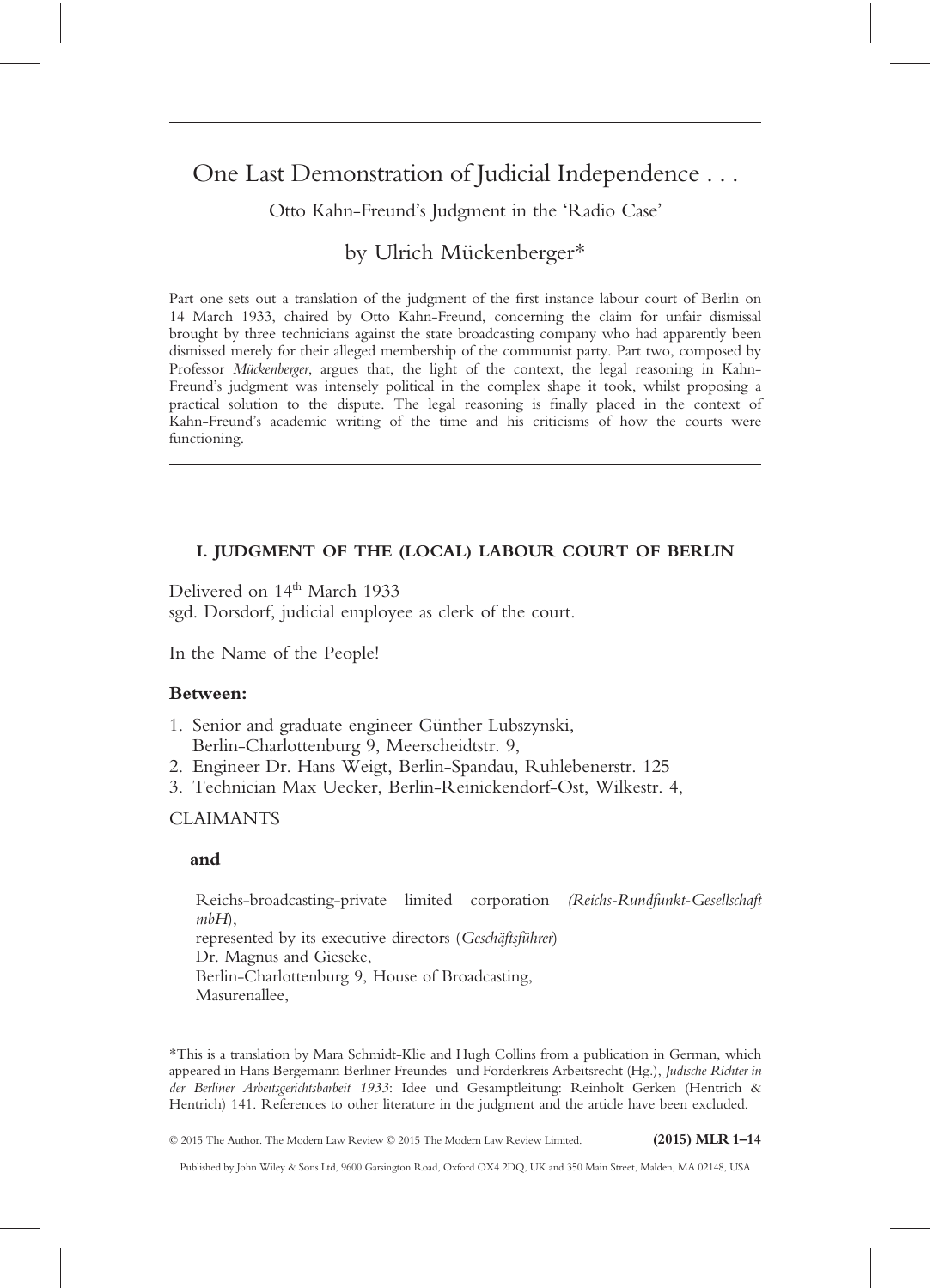### DEFENDANT,

attorney of record/defence counsel: Lademann (employee of the defendant)

**concerning:** objection based on § 84 German Works Councils Act (*Betriebsrätegesetz 1920)*

Based on the hearing of 14<sup>th</sup> March 1933 the Labour Court of Berlin, formed by judge Dr. Kahn-Freund as chair and assessors Kersten and Nürnberg, holds:

### I. Order the defendant to

- 1. either continue to employ the claimant Lubszynski beyond the 31/5/ 1933 or pay him compensation amounting to 4815,- Reichsmark,
- 2. either continue to employ the claimant Dr. Weigt beyond the 30/6/ 1933 or pay him a compensation amounting to 4245,- Reichsmark,
- 3. either continue to employ the claimant Uecker beyond the 31/3/1933 or pay him a compensation amounting to 470,- Reichsmark.
- II. The action is dismissed in all other respects.
- III. The defendant bears three-quarters of the legal costs, the claimants Lubszynski and Dr. Weight bear one-eighth of the costs each.
- IV. Amount in dispute: 12.550,- Reichsmark
- V. Court fee: 378,- Reichsmark

# **Facts of the case**:

The three claimants are technical employees of the defendant. Claimant Lubszynski has been employed as senior engineer since 1<sup>st</sup> June 1929, claimant Dr. Weigt as engineer since June 1929 and claimant Uecker as technician since 15<sup>th</sup> July 1931. Before starting their service for the defendant, Mr. Lubszynski and Dr. Weigt were employed by the German Reichspost, performing the same task in the same establishment, starting  $1<sup>st</sup>$  July 1925 and  $1<sup>st</sup>$ July 1927 respectively. The defendant is economically and technically responsible for the centralized administration of all public broadcasting in the German Reich.

On 9<sup>th</sup> February 1933 the defendant gave written notice of dismissal to all claimants, using the exact same wording: 'At the Reichs-Government's instance, we terminate your employment contract dated  $14<sup>th</sup>$  May 1929 (/ $8<sup>th</sup>$ June 1929/15<sup>th</sup> July 1931) with effect from  $31^{st}$  May 1929 (8<sup>th</sup> June 1933/  $15^{th}$ ) July 1933) in accordance with  $\int$  12 (of the contract) since you cannot any longer provide a necessary guarantee for working in this essential sector of the security of that broadcasting operation. Accordingly, we release you from your work for us with immediate effect and ask you not to access Broadcasting House in the future without having special permission. We have instructed our payment office to make your outstanding salary and pension allowance for your services till  $31^{\text{st}}$  May 1933 (/30<sup>th</sup> June 1933/31<sup>st</sup> March 1933) immediately available. Please provide us with the relevant payment instructions.

Reichs-Broadcasting-Corporation. sgd. signatures'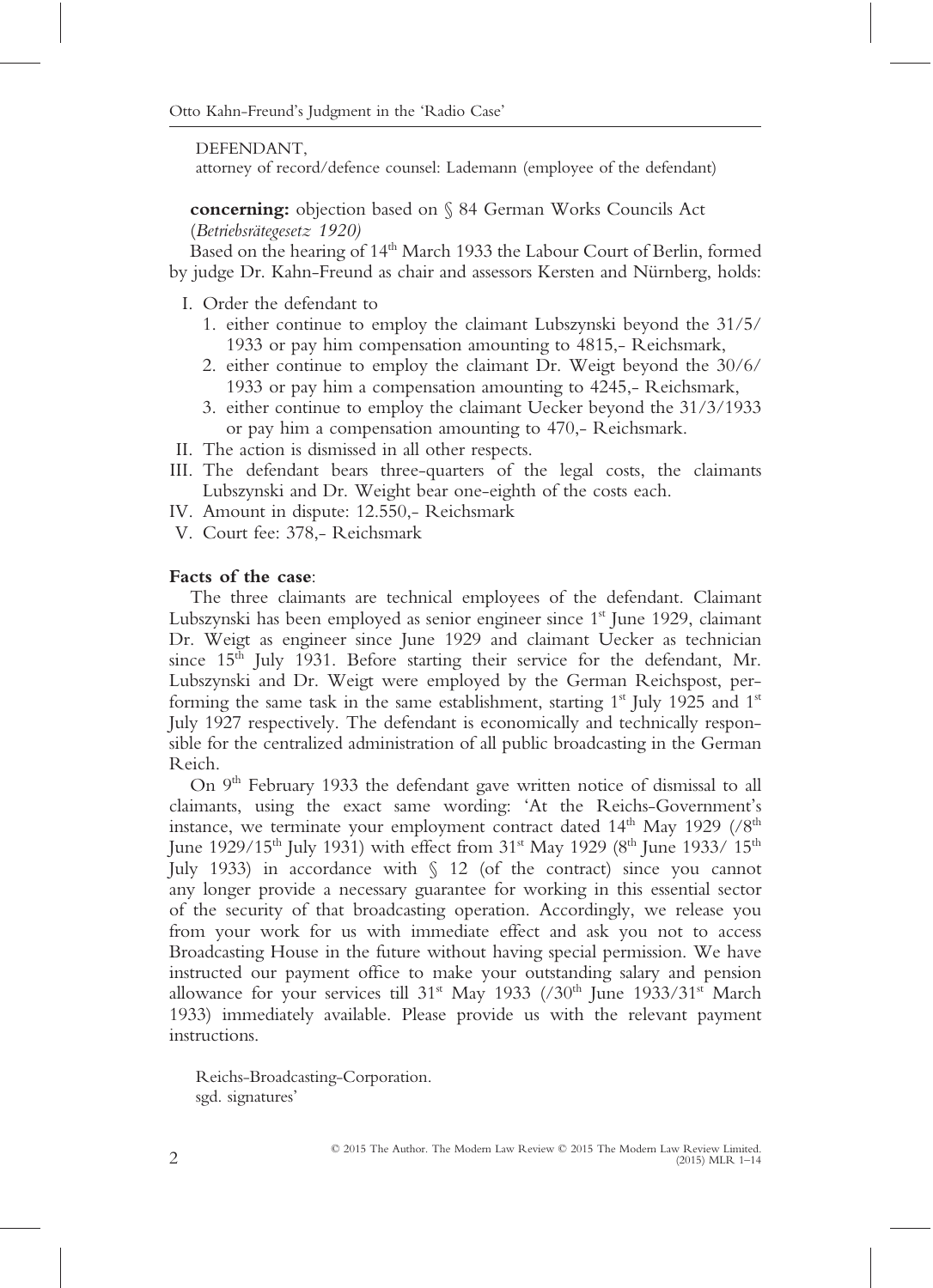On  $10^{th}$  February 1933, the three claimants filed an objection with Mr. Landemann, chairman of the works council, making the following representations:

'To the works council of the Reichs-Broadcasting-Corporation for the attention of Mr. Landemann:

Dear Mr. Landemann!

Enclosed I am sending you a copy of a written notice of dismissal addressed to me by the R.B.C. As the indicated reasons are definitely unfounded, I am hereby raising an objection against my dismissal in due form and kindly ask you to upphold my objection and conduct the negotiation with the directorate concerning the withdrawal of the notice, as regulated by § 84 *Betriebsrätegesetz BRG* (German Works Councils Act 1920*)*, within the period prescribed.

Thanking you in advance. Yours sincerely'

Thereupon, the works council held a meeting on 14/2/1933 and upheld the objection of the three claimants. The works council then invited the defendant to a further meeting on 15/2/33 and finally declared a failure of the negotiations after no representative of the defendant appeared at the meeting.

The claims are based on  $\S$  84 (1) No. 1 BRG.

The plaintiffs claim that there existed reasonable suspicion that the reason for the dismissal was political activity or membership in a political association, which readily appeared from the letter of termination and the protocol of the works council meetings. Apart from the fact that political activity or membership in a political party was no valid ground for dismissal, the claimants deny any political activity in the past or the present or membership in any political association. In particular, the claimants deny membership of the Communist Party or any sympathy for it. Claimant Dr. Weigt stresses that his past ruled out such a political attitude as he had been war volunteer and later an army officer and that he was always actively committed to patriotism.

Furthermore, the claimants invoke § 84 (1) No. 2 BRG and state that the reason indicated in the letter of dismissal was evidently a pretence, with the consequence that the dismissal should be deemed to have been carried out without giving reasons.

Lastly, the claimants refer to  $\S$  84 (1) No. 4 BRG. According to them, the undue hardship arose from the suddenness of the dismissal and its surrounding circumstances, as for example the prohibition to enter Broadcasting House. The nature of the dismissal in connection with its effects and reactions by other members of the public resulted in an alienation and discrediting of the claimants, which makes it hard if not impossible for them to find another employment and thus itself constitutes undue hardship.

In addition to this, the claimants have performed their duties blamelessly for quite some time, some of them for years; they have never given any reason for being suspected of having committed any dishonest action or having intended to do so and they are now deprived of their jobs without any reason. All three claimants point to the fact that they are married, Lubszynski further to the fact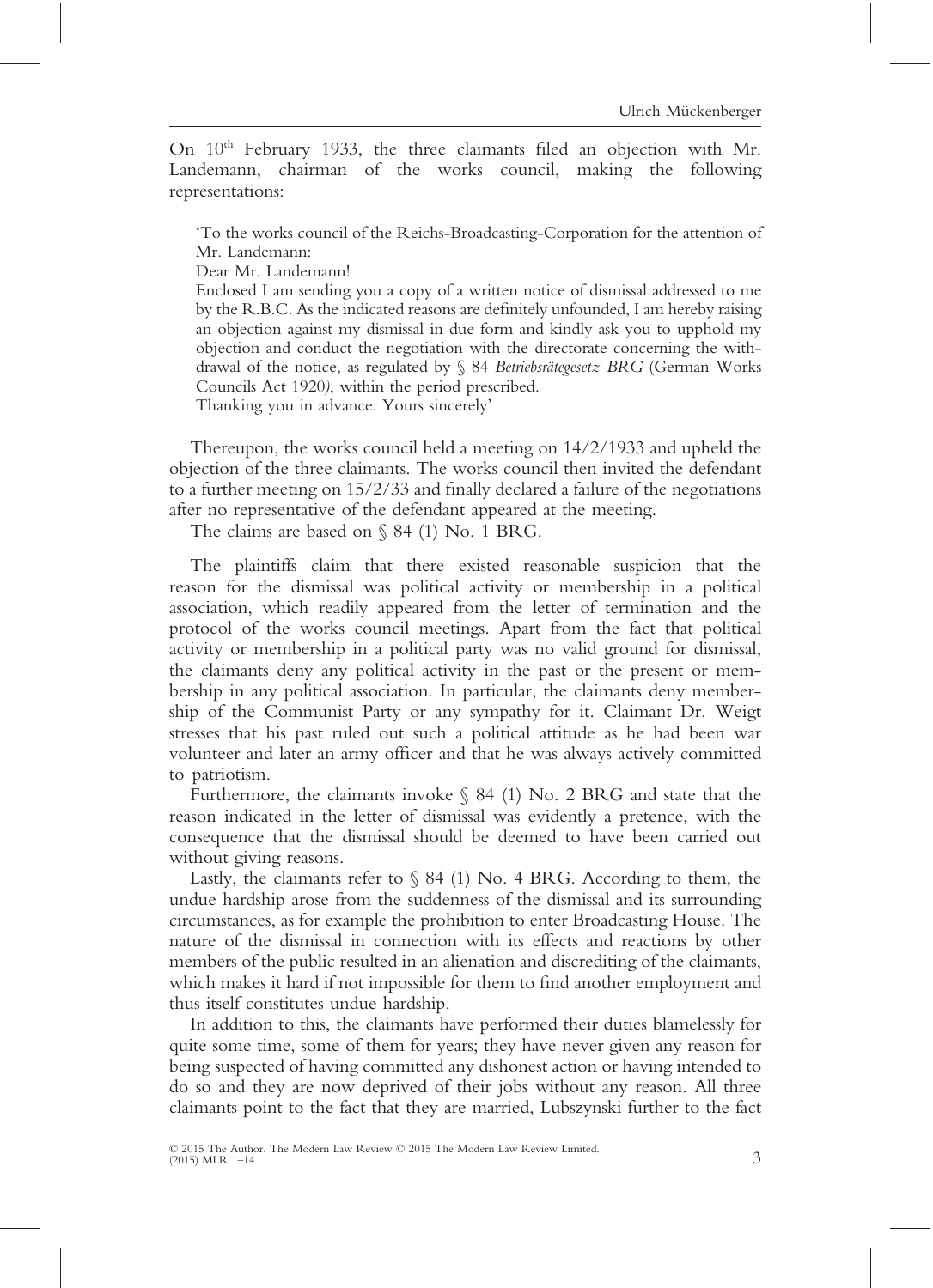that he has one child, Dr. Weigt to having a child that suffers from a bad illness since last year and Uecker to having to feed his own plus an adopted child. All declare that they have no relevant private means.

The claimant Lubszynski seeks an order against the defendant either to continue to employ the claimant beyond the 31/5/1933 or pay him a compensation amounting to 6000,- Reichsmark,

The claimant Dr. Weigt seeks an order against the defendant either to continue to employ the claimant beyond the 30/6/1933 or pay him a compensation amounting to 6000,- Reichsmark,

The claimant Uecker seeks an order against the defendant either to continue to employ the claimant beyond the 31/3/1933 or pay him a compensation amounting to 550,- Reichsmark.

The defendant pleads for a dismissal of the action.

In its opinion, neither the conditions for application of  $\S$  84 (1) No 1 BRG nor for application of  $\S$  84 (1) No. 4 are fulfilled. The sole reason for the dismissals of the claimants was the educated guess that they were members of the communist party or were at least close to it. In times of political hightension like the present one, this suspicion put the essential broadcasting operation at risk. If it was correct that the claimants are members of or associate with the communist party, this must lead without further ado to the suspicion that they might sabotage the broadcasting operation or at least tolerate such an action; this would be especially easy for the claimants as they were fully familiar with all the details of the technical operation and as the claimant Lubszynski was even deputy chief engineer. Since the government had lately increased its use of broadcasting for its purposes, it constituted a risk if employees like the claimants had an attitude that led them not to approve the actions of the government. In the opinion of the defendant, the character of claimants could thus pose a risk to the security of the broadcasting operation as the defendant was not convinced that a further employment of the claimants in the exposed position of technical operation of all broadcasting could guarantee the security necessary in the tense political situation. Admittedly, the claimants had not committed any wrong in the past; neither had they provided any concrete evidence for an intention to sabotage or to interrupt the broadcasting operation in any other way in the future. However, the educated guess of the defendant regarding the claimants' political attitude did in itself justify the relevant suspicion. Considering the whole situation, this suspicion had necessitated an immediate dismissal in the chosen form as well as a prohibition on the claimants having any access to the premises with immediate effect in order to ensure uninterrupted operation.

Concerning the question whether the defendant could rely on § 85 (1) BRG since it was an enterprise serving ideological purposes (*Tendenzbetrieb*) as in the sense of § 67 BRG, the defendant stated that it did not want to add to its earlier statement in which it had denied that it was serving any political purpose. With regard to the claimants' denial of any party membership or political activism or link to the communist party, the defendant stated that it did not want to provide any evidence for its claim that the claimants were members with the communist party or sympathetic to it.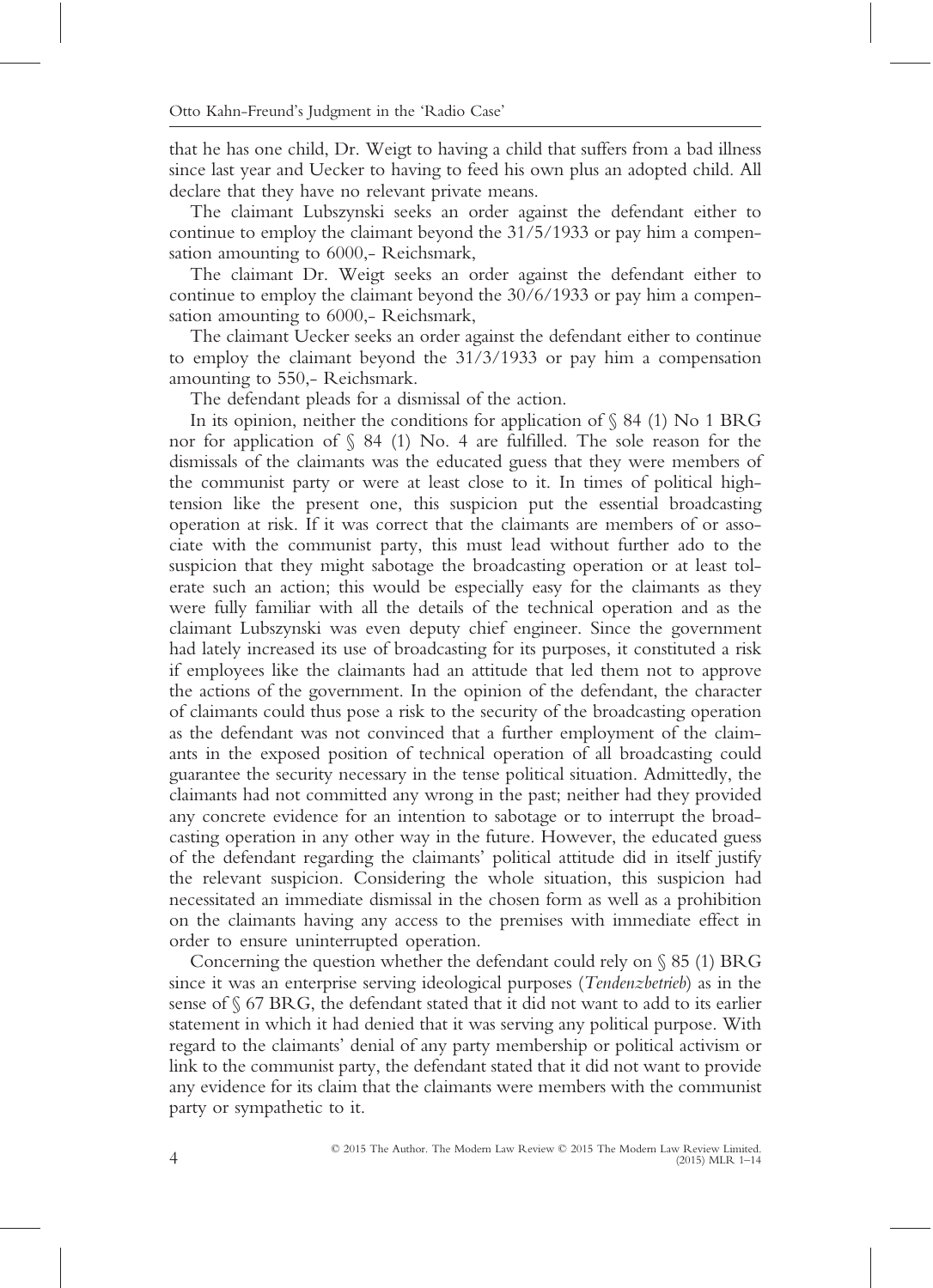### **Judicial reasons for decision:**

- I. The objection against the dismissal dated 9/2/1933 has been filed in all three cases in due time and in writing with the chairman of the works council and thus also in due form as specified in  $\S$  84 (1) BRG.
- II. A condition for the admissibility of the objection is the existence of a legally effective dismissal. A dismissal is ineffective in law if it infringes a statutory prohibition (§ 134 BGB). Hence, the court must first assess whether the three dismissals are effective in law. In particular, it has to consider whether the dismissals are void because they violate Art. 118 (1) *Weimarer Reichsverfassung WRV* (the constitution of the German Reich). According to Art. 118 (1) WRV, every German enjoys 'subject to the limits set by general law the right to freely express his opinion in words, writing, print, images or in any other form. The right must not be restricted by any employment relationship and nobody must discriminate against him if he exercises his right.' If there exists proof that a dismissal had the purpose of hindering a German to freely express his political opinion, Art. 118 (1) Sentence 2 WRV in connection with § 134 BGB determine that the dismissal was void, provided that no 'general law' justifies the dismissal. In a case where only the existence of a reasonable suspicion that the dismissal was '... based on ... political activity or membership or non-membership in a specific political . . . association . . .' can be proved, the dismissal is effective in law, but the objection under  $\S 84$  (1) No. 1 BRG is well founded. The court has to consider the application of Art. 118 WRV even though the provision has been abrogated for the present by § 1 of the regulation for protection of people and state of the president of the German Reich dated 28th February 1933 (*Reichsgesetzblatt* (Reich's Law Gazette) Part 1 Page 83), because on the  $9<sup>th</sup>$  February 1933, the date of dismissal, Art. 118 (1) RV was still in operation. Accordingly, the question whether the abrogation of Art. 118 (1) WRV only affects public law or also affects private law is irrelevant. The court is of the opinion that the three dismissals are effective under Art. 118 (1) WRV since it has not been proved that the defendant dismissed the claimants based on their political opinions and since the claim of the defendant that she did not base the dismissal on the political opinion itself but rather on the derived suspicion of readiness to sabotage has not been fully rebutted. The mere suspicion that in reality the crucial reason for the dismissal was the suspected political opinion of the claimants cannot make the dismissal void. Therefore the dismissal was effective in law and thus the objection is admissible.
- III. The objection is also well founded, first of all based on § 84 (1) No. 1 BRG. There exists reasonable suspicion that the dismissal was based on political activity or membership in a political association. The defendant states indeed that it reasonably suspects the claimants to be members of or sympathetic to the communist party and that this puts the operation at risk. However, the defendant explicitly declares that it has no concrete evidence supporting an intention of the three claimants actually to disrupt the operation. Thus, the dismissals can only be based on the endangerment of the operation if the defendant infers a criminal mind from the mere membership or closeness to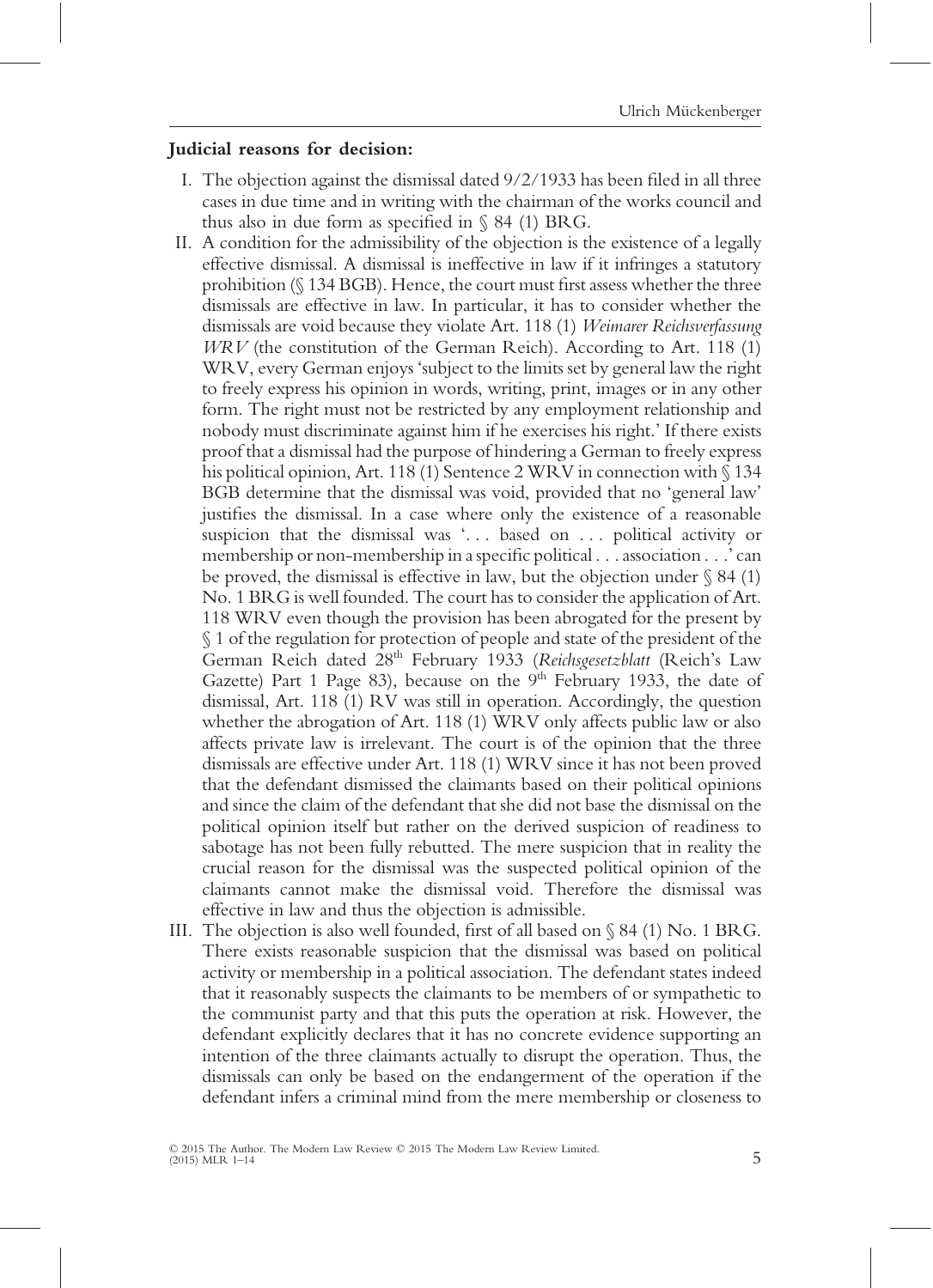a political party – even if the persons concerned have never showed any indications of dishonest intentions. The assumption that one can infer criminal intentions without more from a specific political attitude cannot be accepted. The idea that someone is capable of acts of sabotage as a result of his 'attitude towards specific political questions' alone is so implausible that there is reasonable suspicion about whether the defendant did in fact draw such a connection. Even if, contrary to their denial, the claimants were members of or sympathetic to the communist party, the defendant could not infer any readiness to sabotage from this fact alone; to argue to the contrary would entail an assumption that every single person voting for the communist party was capable of criminal attacks, an opinion that is unlikely to be held by the defendant, regardless of what the plans of the leaders of the communist party actually were. Consequently, there exists reasonable suspicion that the political attitude of the claimants as suspected by the defendant has been the reason for the dismissal and this suspicion is strengthened by the fact that the defendant could not make any argument in support of a finding of an intention by the claimants to be disruptive favour against the background of their long-time faultless service.

Hence, the conditions of  $\S 84$  (1) No. 1 are fulfilled and the court has to investigate further whether the application of this provision is hindered by the exceptional provision of  $\S 85$  (1) BRG, which is the case if the defendant is a political *Tendenzbetrieb* (an organisation serving a specific ideological purpose), in which politically motivated dismissals are not subject to the objection of political motivation as far as the specific nature of the operation calls for it. The court has answered the question whether the defendant is a political *Tendenzbetrieb* in the negative. It is true that, in recent weeks, the government has increasingly used broadcasting for sharing its political announcements and speeches. However, the court assumes that, by doing so, the government did not serve any party-political purpose and that the usage of the broadcasting operations by the government can have no other objective than helping all Germans regardless of their political preference to participate in the public life of the nation. That the broadcasting organisation was turned into a political Tendenzbetrieb as a result of the actions of the government could only be assumed if one imputes to the government an intention to give a party political character to broadcasting, which is out of question given Art 109 (1) WRV as well as Art. 130 (1) WRV. Hence, the defendant could not rely on  $\S 85$  (1) BRG.

However, even if one might characterize the defendant as a *Tendenzbetrieb*, the objection would still be justified. § 85 (1) BRG only hinders the objection as far as the nature of the *Tendenzbetrieb* necessitates an ideologically motivated dismissal. Hence, the objection is only inapplicable if, based on the nature of the employment relationship, the employees can influence the ideological orientation of the organisation. In the broadcasting sector this is only the case for employees who have influence on the programme content, either directly at a single broadcasting organisation or at the defendant through influencing one of the individual broadcasting organisations (*references*). The politically motivated dismissal of the claimants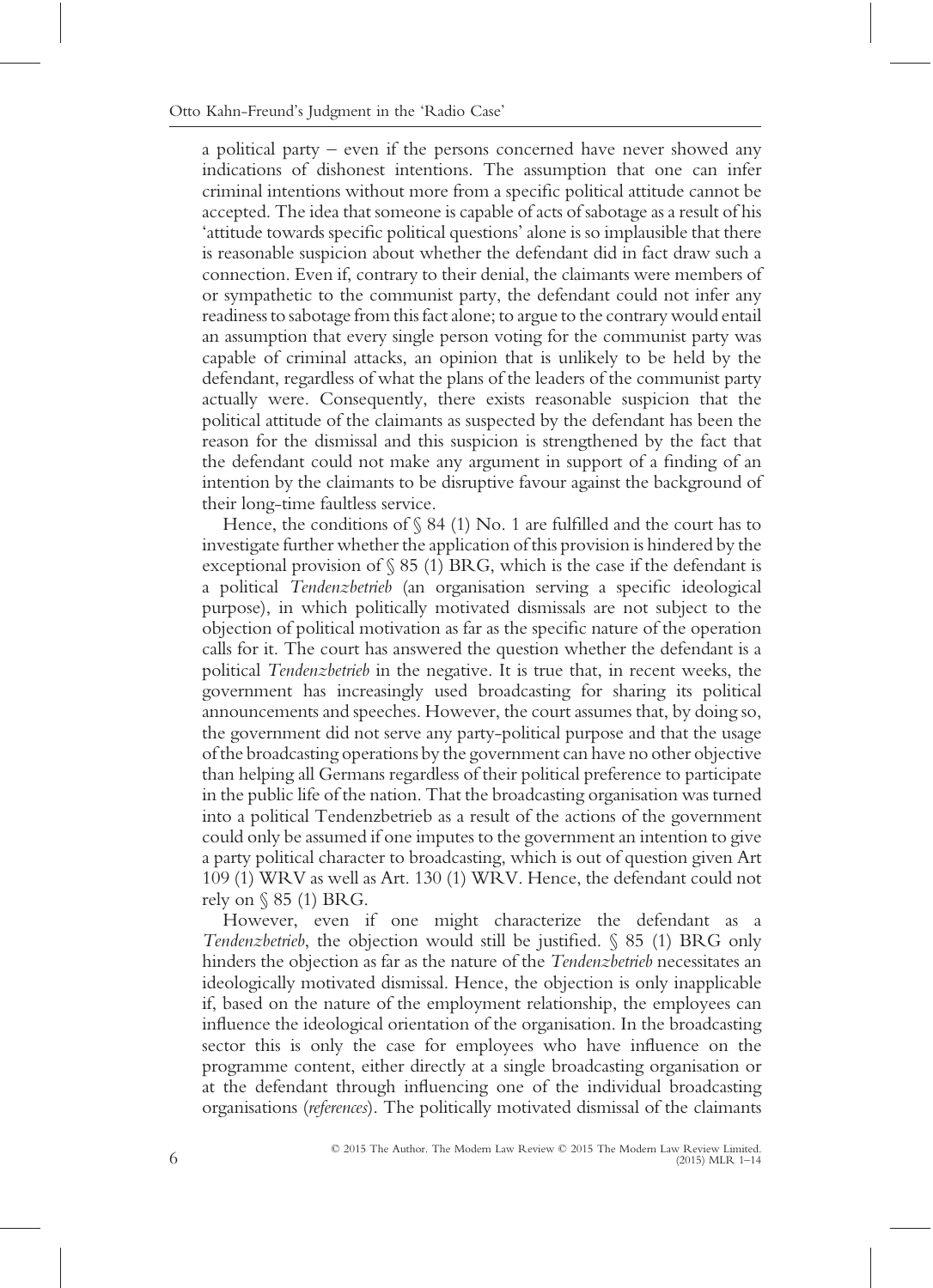was not necessitated by a potential ideological character of broadcasting as the claimants only dealt with its technical aspects.

The objections based on  $\S$  84 (1) No. 1 were thus well founded.

- IV. The objections are not justified in so far as they are based on § 84 (1) No. 2 BRG, regardless of whether the reasons given for the dismissal in the letter dated  $9/2/1933$  were true or untrue. If the employer gives any – true or untrue – statement of grounds at all,  $\S$  84 (1) No 2 does not apply. The provision only applies if the notice of dismissal does not give any reasons at all (*references*).
- V. The objections are justified on grounds of § 84 (1) No. 4 BRG though. An undue hardship, within the meaning of this provision, exists if the hardship contained in the dismissal is neither necessary with regard to the behaviour of the employee at the workplace, nor with regard to operating conditions *(references).* Here, the dismissal constituted hardship for the claimants based on their long duration of service, their family status and financial circumstances. This hardship was neither necessitated by the defendant's affairs nor by any behaviour on part of the claimants. The defendant cannot make any personal accusations against the claimants. It can neither claim that operational requirements justify the dismissal; quite the contrary: when asked the defendant stated that the suspected communistic opinion of the claimants was the only reason for dismissal. However, the outstanding undue hardship contained in the dismissal results from its surrounding circumstances. To begin with, based on a mere suspicion and without being able to provide any evidence for it, the defendant has imputed a communist opinion to the claimants, which is according to the latter's unrefuted statement totally improbable. By doing this, the defendant has possibly caused the claimants a severe moral detriment and has damaged the claimants' reputation in their (social) circles. This constitutes a severe undue hardship. The burden of proof with regard to the defendant's contested claim that the claimants were members of or sympathetic to the communist party lies with the defendant; the fact that the defendant expressly did not attempt to adduce evidence demonstrates that the claim was merely a suspicion or maybe a rumour in the operational unit; however, such an unprovable suspicion shall by no means justify the defendant's accusation that the claimants held a specific political opinion that they do not approve of.

A further factor of hardship lies in the articulation of the discrediting suspicion that the claimants could make or tolerate an attempt of sabotage or disruption. This is particularly severe hardship given that it was impossible to accuse the claimants of any dishonest behaviour in the past or of any intention to commit one in the future. Even though they had a clean record, the defendant stated that their characters were such that they could not guarantee the security of broadcasting to the extent necessary for being employed in this essential sector. This accusation alone constitutes a most severe undue hardship, a defamation for which the defendant could name no cause whatsoever.

Lastly, the form of the dismissal and the immediate prohibition of further work and access to the premises constitute another aspect of undue hardship; this form of dismissal must be interpreted by the public and future potential employ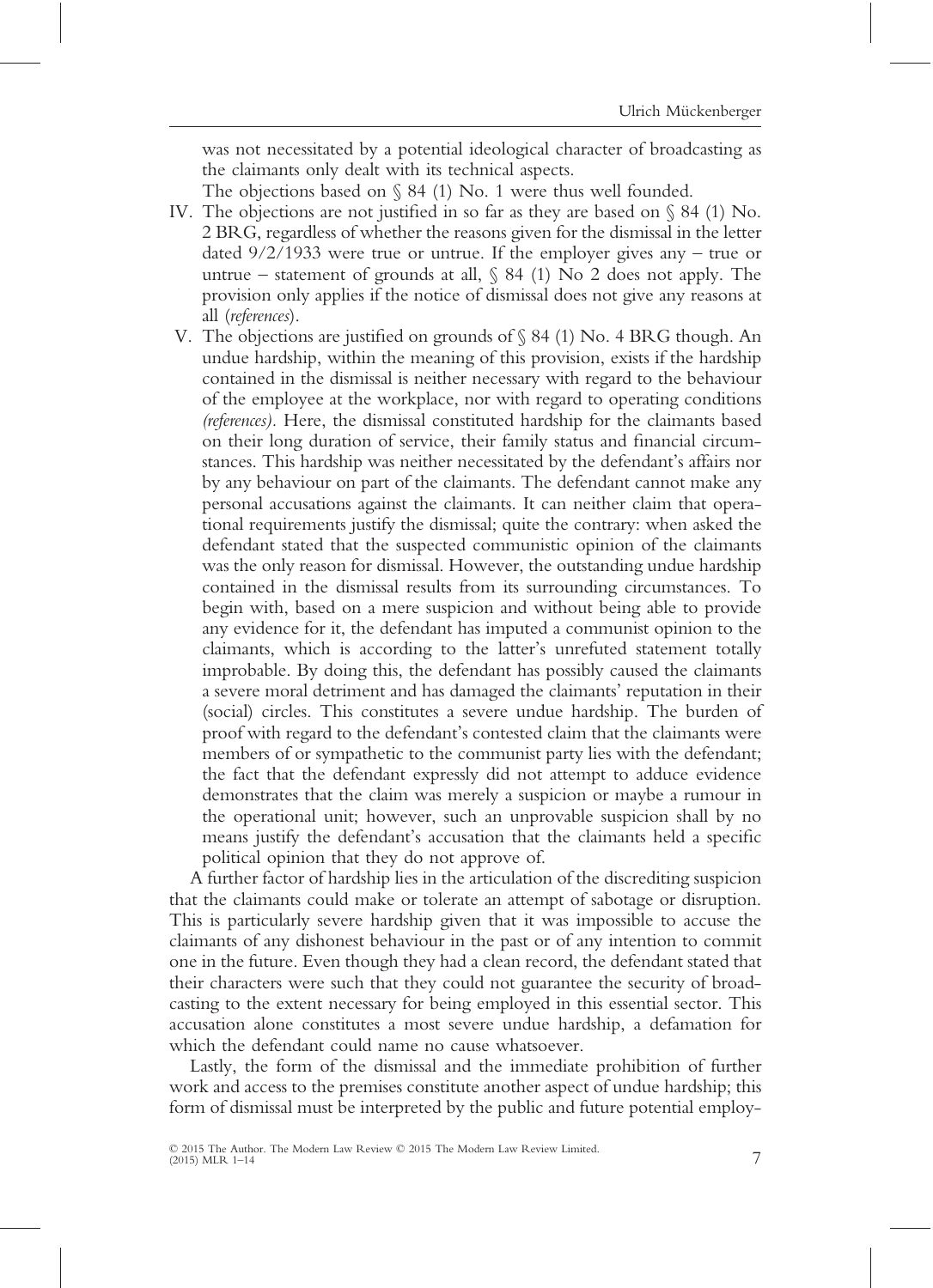ers of the claimants as implying that the claimants were guilty of severe misconduct. Even the situation of political tension does not justify such behaviour towards the claimants; once again the long duration of impeccable service renders the undue hardship particularly serious.

§ 84 (1) No. 4 thus also justifies the objections.

VI. Under § 87 BRG the court has to specify an amount payable as compensation in the case of refusal of further employment. The court is compelled to grant to the three claimants the highest damages possible under  $\S 87(1)$ S. 2 BRG, since this was the only way to create an equivalent to the unjustified allegation of a suspicion of an intention to disrupt broadcasting and since the severe undue hardship of the dismissals required compensation. For the claimants Lubszynski and Dr. Weigt the maximum compensation amounted to six months of salaries, as they will have been employed by the defendant and her predecessor German Reichspost for six or more years when the employment relationship will be terminated, i.e. after the end of the notice period. For the claimant Uecker, who will have been employed by the defendant for one year and eight and a half months when his contract expires, the maximum compensation amounts to one and eight-and-a-half twelfths monthly salary.To the extent to which the claimants have claimed a higher compensation as granted based on wrong calculations, the action has to be dismissed.

For the rest, the claim had to be upheld.

VII. The court order as to costs is based on § 92 ZPO (German Civil Procedure Code), the decision on the amount in dispute and the court fees on §§ 12, 611 AGG (German Labour Court Act).sgd. Dr Kahn-Freund

### **II. COMMENT**

1.

In the year preceding his death, 1978, during a conversation with Wolfgang Luthard, Otto-Kahn Freund gave information about his judicial activity for the (Local) Labour Court Berlin between 1929 and 1933, inter alia about the – as he named it – 'radio-case'. In doing so, he articulated the belief that a judge must be able to strictly separate between himself as political committed person and as an administrator of justice who is bound by statutory law – an observation that was probably not limited to his own past activity. 'I am a positivist' he said in that conversation and gave reasons for his conviction: 'The only democratic hope you could still have in the Weimar Republic, in which the whole judiciary was politically biased – it is impossible to put it differently -, not in a monetary sense but in a ideological one, was that the judge was always bound by the law.' In retrospect, Kahn-Freund saw the 'radio-case' as one of the last demonstrations of judicial independence and free expression of opinion. 'It was a dramatic case, the proceeding took the whole day. In this moment, I really had the opportunity to manifest the independence of the courts through my own action.' And: 'I gave an unambiguous judgment and ordered the broadcasting corporation to pay the maximum compensation. I may have been one of the last persons in Germany who could still express their opinion freely .'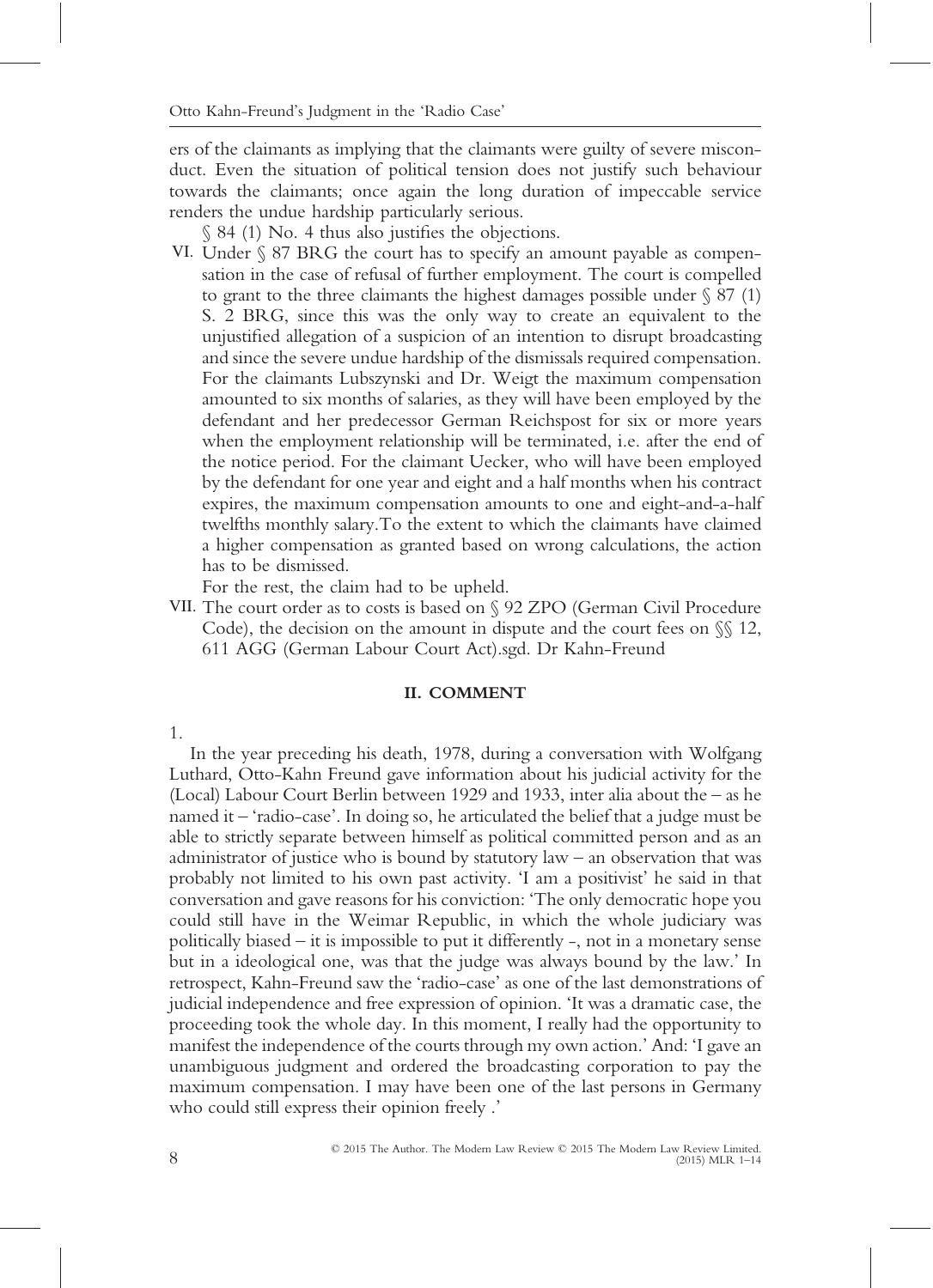And yet, the judgment given under his chairmanship delivered on 14<sup>th</sup> March 1933 was a deeply 'political' judgment. By a chain of circumstances Kahn-Freund had been given a task, which was only soluable with extreme political tactfulness. During a time when observance of the rule of law was by no means reliable, the task of securing justice to a wrongfully dismissed person was by no means straightforward.

It is necessary to bring the circumstances of this time to one's mind. On the 30th January of the same year, Hitler had become *Reichskanzler* (Chancellor of the German Reich). A chain of legal and 'extralegal' repressions against the left had started; the faked '*Reichstagsbrand*' (the burning of the building of the German Parliament) had provided false pretences for further persecutions. In the elections of the  $5<sup>th</sup>$  March, the Nazis won the highest ever-attained number of votes – almost 44% (*reference*). Just about ten days after the judgment, on the 23th of March, parliament passed the *Ermächtigungsgesetz* (Enabling Act; *an amendment to the constitution*). A few days later, on the  $4<sup>th</sup>$  of April 1933, the Nazis enacted the '*Gesetz über Betriebsvertretungen und wirtschaftliche Vereinigungen*' (Act on establishment representatives and economic unions) which withdraw the dismissal protection of  $\sqrt{84}$  BRG – from which the claimants in the case decided by Kahn-Freund had still benefited – in cases in which 'the dismissal was based on suspected subversive attitudes' (cf. Art. 2, *reference*).

The organised workers movement, in particular the trade unions, had already passively accepted the '*Preußenschlag*' and had reacted to the repressions after the takeover merely with letters of complaint to the *Reichspräsident* (president of the German Reich). On 25<sup>th</sup> of March, the magazine of the trade unions published the dizzying 'declaration' of the managing-committee of the ADGB (General German Trade Union Confederation), which ended with the sentence: 'The social tasks of the trade unions must be fulfilled regardless of the nature of the state government.' *(reference)* The declaration of loyalty by the Federal Executive Committee of the ADGB on 9<sup>th</sup> April 1933 (reference) was followed by the meeting between delegates of the ADGB managing committee and the National Socialist Factory Cell Organization on the  $13<sup>th</sup>$  of April during which Wilhelm Leuschner summarized the opinion of the ADGB as follows: 'Among your proposals, we are interested in the unified trade union and your declaration of the absence of an intention to smash the trade unions.' *(reference)* Finally there was the dishonourable call by the Federal Committee to 'willingly participate' in the celebration of the 1st May which the Nazis had upgraded to a national holiday *(reference)*. All the events form part of the chain of demonstrations of humility towards the Nazis.

However, it was not just the general circumstances of its time that shaped the judgment of the (Local) Labour Court Berlin of 14<sup>th</sup> March 1933. Additionally, the specific circumstances of the particular single case gave the judgment an exemplary character. That 9<sup>th</sup> February on which the claimants had been dismissed 'at the Reichs-government's instance' was – as we learn from the conversation with Otto Kahn-Freund in 1978 – the day on which Hitler addressed the German people for the first time via broadcasting. In conformity with the technical conditions at that time, he had to personally visit the broadcasting studios for doing so. This was the cause for the pre-emptive dismissal of the claimants (Kahn-Freund 1981, 199). Due to the concurrence of Hitler's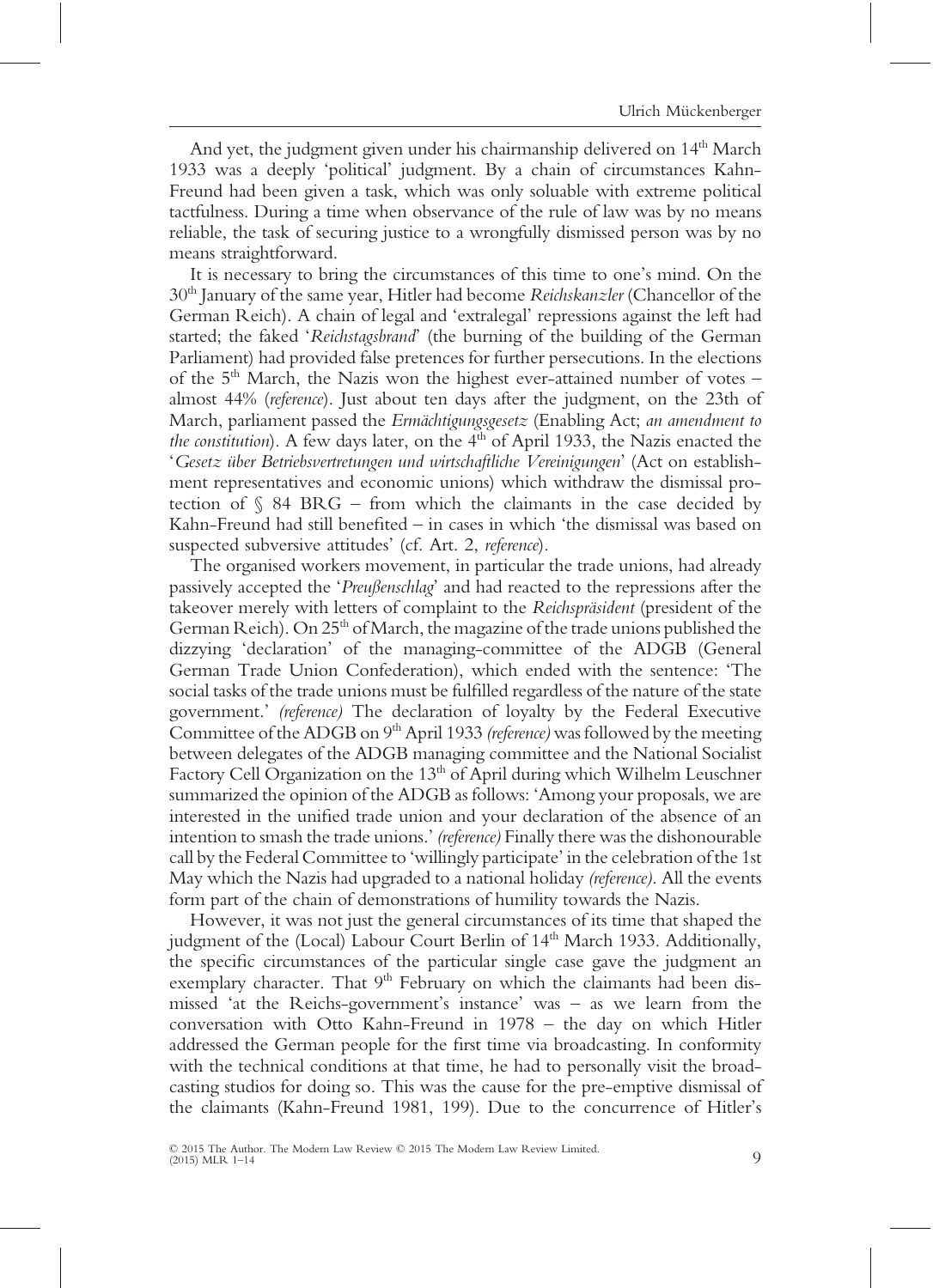address and the dismissal of the claimants, the individual private-law dismissal dispute, which was the only one that had to be decided, was suddenly supplemented by a – as we would name it today – Media Law debate about the legitimacy of the use of the broadcasting organisation for propaganda purposes. In my view, it had been the actual judicial masterstroke of the judge Kahn-Freund that he pointedly-democratically commented on this debate without making the decision in favour of the radio engineers in the specific case dependent on it – he achieved this effect by giving a brilliant 'obiter dictum' concerning the '*Tendenz*-protection-provision' of the German Works Councils Act (§§ 67 and 85 (1) BRG).

One last factor (finally) turns Kahn-Freund's decision– even though he himself so sincerely wanted to hold up the separation between judge and political human being – into a political one. This is the fact that it was he who had to decide in the first place. The Labour Law Court Berlin had more than fifty judges back then. 'Several colleagues ducked out of this difficult case. It then came to me', Kahn-Freund stated laconically in 1978 *(reference).* Read between the lines, and it becomes clear that the sentence 'came to me' is full of sarcasm. This sarcasm can be interpreted in two ways. You could think about how such a 'coming to me' is compatible with the principle that the deciding judge must be legally (pre-) determined (*Gebot des gesetzlichen Richters*, Art. 105 S. 2 WRV). This would be the more harmless interpretation. Way more bitter is the following notion: 'Several' judges of the Labour Court considered themselves too good to handle this 'hot potato'. One or the other had perhaps thought that the judge Kahn-Freund could burn his fingers on this case as he had anyway not much to lose; as a Jew, outsider, oppositionist, was it not the case that he would in any case sooner or later not be able to sustain his position anymore, regardless of whether he decided the radio-case or not?

In the described situation, which – whether desired or unwanted – called for a political decision, Otto Kahn-Freund made one. The judgment is of course legally neatly worked through. And yet, I believe that I am able to show that all of this precise legal work aimed at making a – admittedly in this historic situation barely still achievable – practical-political decision that was as cast-iron as possible, or as it is sometimes put in the juristic jargon 'watertight'. In March 1933 even the attempt to practically enforce only the formally still valid law required profound political weighing and sensitivity. Three aspects of Otto Kahn-Freund's judgment manifest this. To order the defendant to further employ the claimants might have been legally possible but would have been politically so unpromising that such a blatant judgment would have been close to foolishness. Thus, the aim of the decision – as narrowed down to a 'realistic' degree – was at the outset to award the claimants the highest compensation possible under the BRG. This intended result was – and this is the second aspect –with great effort safeguarded against submitted or even just expected counter-arguments by arguing in the alternative. Thirdly and finally, Otto Kahn-Freund's decision contains an attempt to indicate the proper restraints on the government's use of media for political purposes. This statement was not relevant to the decision itself and for that very reason unlikely to jeopardize the aim of preserving the claimants' compensation.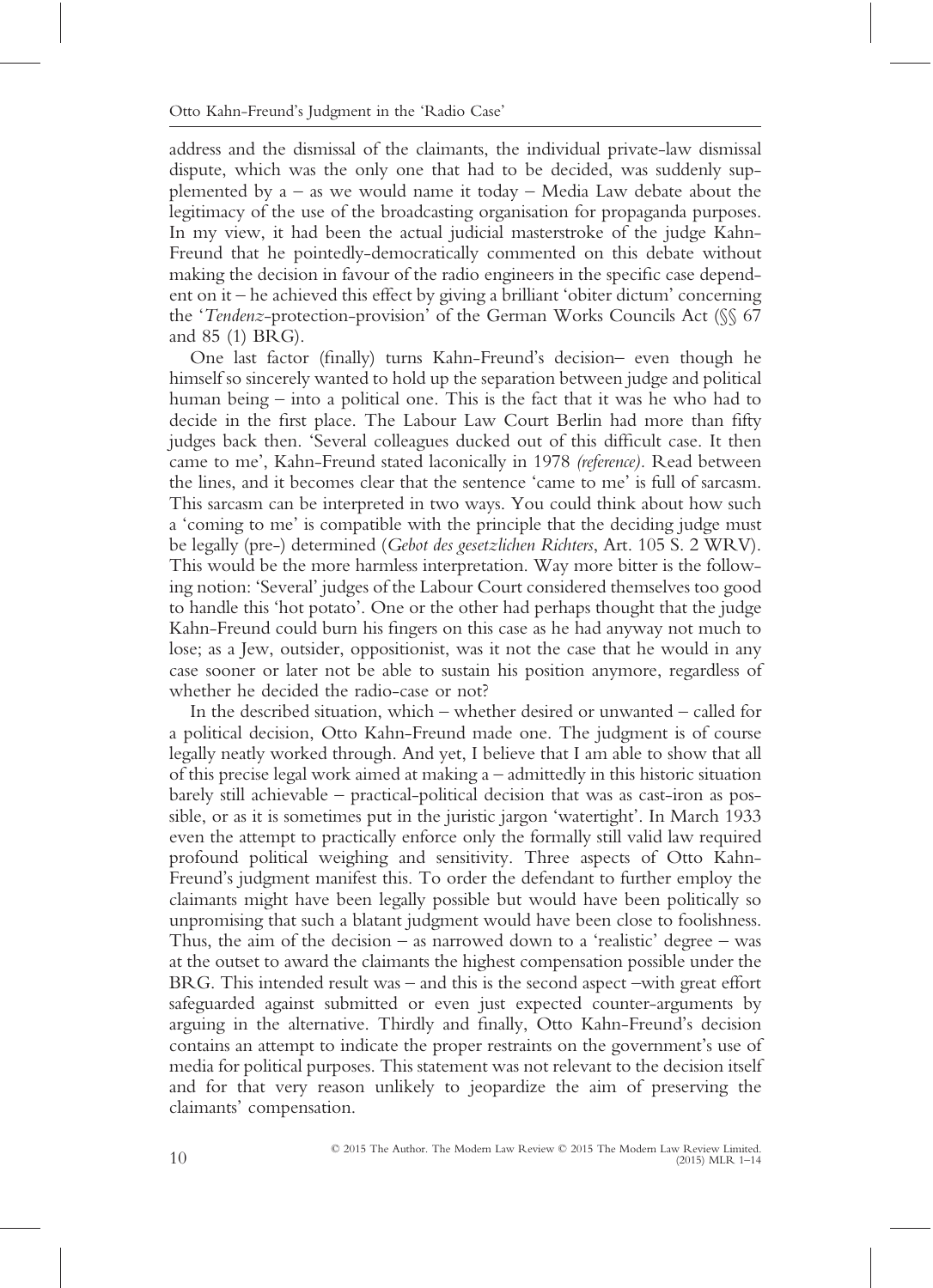Understanding the printed judgment and putting it into the outlined context requires a brief presentation of the 5-stage dismissal protection procedure under §§ 84 et seq BRG (*reference)*. The dismissed employee could file an objection against the dismissal with the group works council (*in these times there formally still existed two work councils, one for manual and one for non-manual workers)* within five days following the dismissal. This objection had to be based on one of the grounds specified in § 84 BRG. The group council had to review the validity of the objection. If it considered the objection justified, the council had to conduct negotiations with the employer within five days. In the case of failure of the negotiations or lack of agreement with the employer, the group works council or the individual employee could take legal action in the Labour Court within a period of 5 days. For an ordinary dismissal *(i.e. dismissal with notice period as opposed to an extraordinary dismissal based on a severe cause and usually possible with immediate effect)*, the action aimed at further employment or compensation; the latter could amount to one month's salary per year of employment capped at 6 months' salaries (§ 87 BRG, *reference*). If the group council rejected the objection, the individual employee could not take legal action. The two main differences between the legal situation back then and today are that the support by the group council was a condition for the admissibility of a court action against the dismissal and that the employer had a free choice between further employing or paying compensation in the case of success on part of the employee.

The context set by the outlined legal situation explains the judgment's order of argument. First, the formal correctness of the objections is affirmed. It follows, under II., a test which becomes plausible under the sketched political circumstances, namely the test whether the dismissals are not already challengeable on grounds other than the ones named in § 84 BRG, in particular whether they are already void based on a violation of the freedom of expression (Art. 118 (1) WRV) in connection with  $\S$  134 BGB. If the latter were the case, the employer would have been forced to further employ the claimants regardless of the reasons named in § 84 BRG and the procedures specified in §§ 84 et seqq BRG. It is not remarkable that the judgment deals with a potential violation of Art. 118 WRV – after all this issue determined whether the defendant could pay compensation as a way out of the further employment or not. What is remarkable is how the judgment handles the potential violation. Given the facts of the case as brought forward, the court could have considered it as proven or could have at least reached certainty during the daylong proceedings that the dismissal was indeed based on the (supposed) opinion or party membership of the claimants. That the chamber did not arrive at this conclusion is, in my opinion, due to the fact that the consequential result would have been unrealistic if not foolish – the crucial consideration was thus rather a meta-legal than a constitutional one. I perceive this section of the judgment less as an exact legal analysis but rather as a hint of the fact that constitutional law is relevant here at all  $-$  a hint that prepares the subsequent media-political statement in III.

As outlined in the judicial reasoning under III., the reasonable suspicion of a political dismissal gives rise to a ground for objection under  $\S$  84 (1) No. 1 BRG. Impressive – and still up-to-date nowadays – is the insistence on the differen-

2.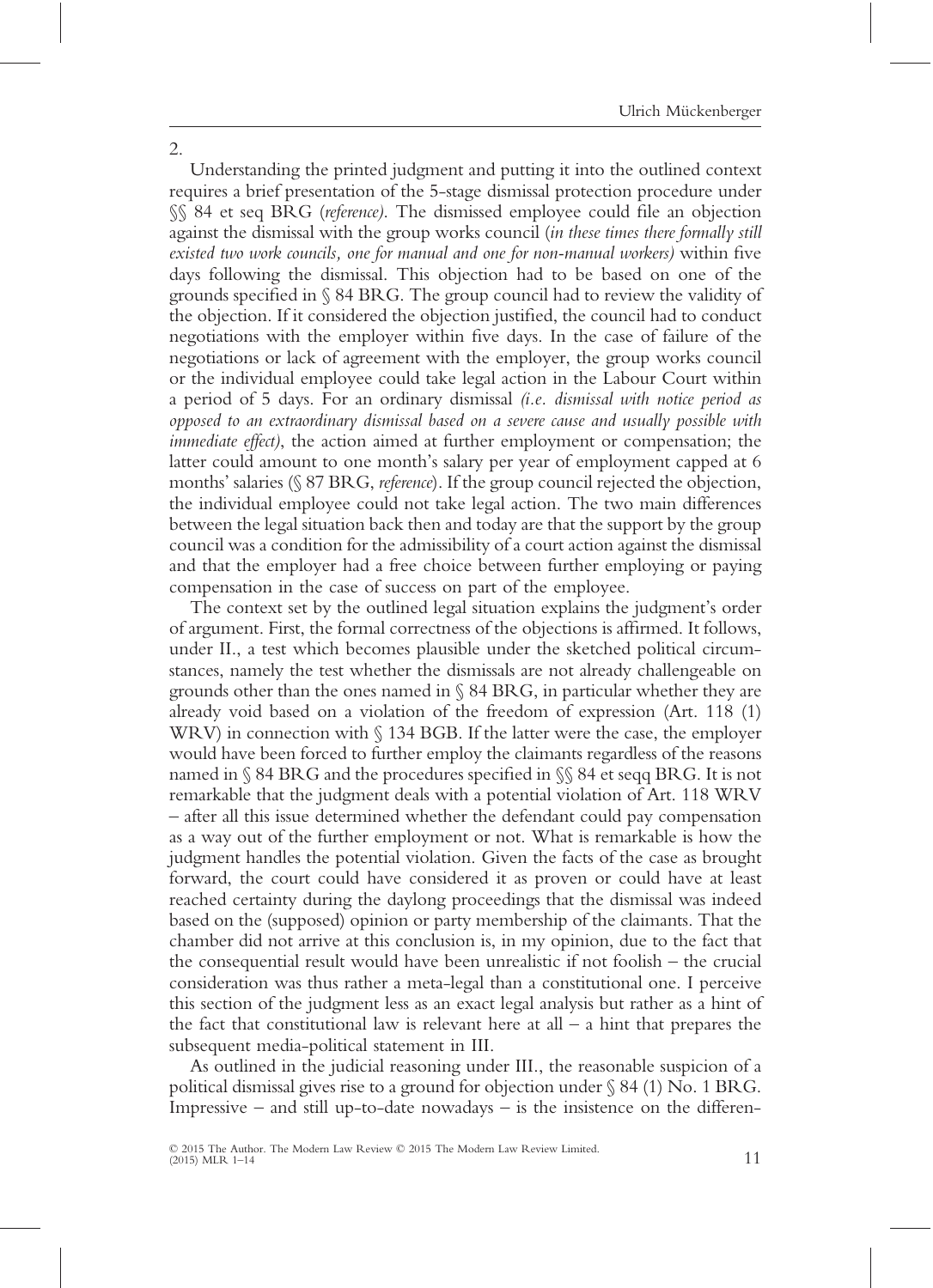tiation between political attitude and actual behaviour (or intention for such). Indeed, the defendant had not explained the dismissal based on the (claimed) closeness to the communist party but with the 'lack of a guarantee for the security of the broadcasting operation'  $-$  a wording with which we are today unfortunately quite familiar due to the occupational ban case law. However, the defendant could (tautologically) only refer to the (merely asserted) communist opinion as basis for the lack of guarantee. The chamber unerringly exposes and rejects this manner of persecution and punishment. This pointed argumentation alone already justifies the claim for further employment or compensation. The rest of section III contains safeguarding, sometimes alternative arguments and the already highlighted media-political statement.

The defendant had (in statements that were conspicuously vague and unsubstantiated) asserted the *Tendenz-*protection under §§ 85 (1) and 67 BRG. The chamber could have chosen the easy way. It could have left it open whether the broadcasting organisation was an establishment serving an ideological purpose and could have just denied the applicability of  $\S 85$  (1) BRG based on the fact that at least the claimants – as only participating in the technical but not the programme shaping – were no *Tendenz*-related employees (*Tendenzträger).*

The judgment of Kahn-Freund features a different, artistic architecture. The formal legal reasoning (that the claimants were no *Tendenz*-related employees) functions merely as supporting argument – granting priority to the politicalinstitutional argument (that the broadcasting is not or should not be an ideological establishment) and at the same time safeguarding the stability of this argument by demonstrating that the correctness of the judgment does not exclusively depend on it. Thereby, the political-institutional reasoning is given importance as well as argumentative freedom in a way nearly unthinkable in any other judicial composition.

Understanding fully this reasoning requires the reader to rehearse the line of thought at least three or four times – and then to smile admiringly. The drafter of the judgment succeeds – by using an offensive-ironic Palmström-logic: 'that cannot be, what must not be' – in offering the defendant the alternative either to confess an unconstitutional publicity practice by insisting on the *Tendenz*protection or to better not ask for this protection in the first place. The court begins with noting (purely empirically) the increasing use of broadcasting by the Reichs-government. It follows the (normative) statement that a party-political instrumentalisation of broadcasting would violate the principle of equality (Art. 109 WRV) as well as the requirement of impartiality (Art. 130: 'Public officers are servants of the collectivity, not of one party.') as laid down in the Weimar constitution. Finally, there is the disarming deduction from the normative to the empirical: if party-political instrumentalisation of broadcasting is (normative) unconstitutional, then the government could not have had any (empirical) intention to give broadcasting the character of a ideological operation; thus the defendant cannot rely on the 'Tendenz'-protection.

Reality derided this line of thought – particularly the inference on the constitutional intention of the government – and nobody would have known this better in that very moment than Otto Kahn-Freund himself. Still, to hold on to the fiction of the government's loyalty to the constitution in that moment offered two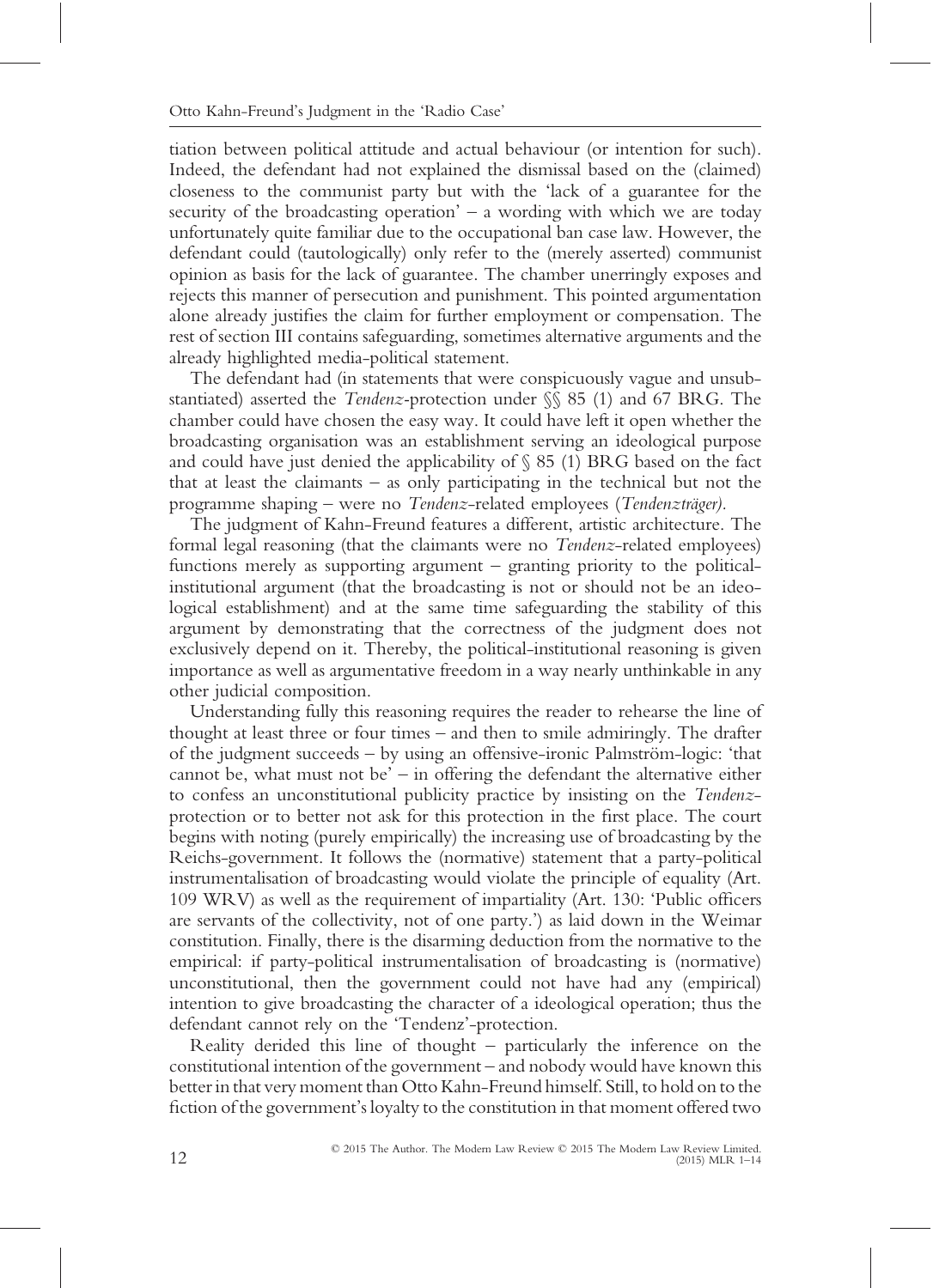advantages. The obligation of the media to adhere to the principles of equality and impartiality could be pointed out with unbeatable clarity to the defendant, the government and also to the public interested in the case. And the defendant – who let its illegal party-political instrumentalisation happen – could be denied the authorization to even obtain a benefit from this illegal instrumentalisation through the *Tendenz*-protection. Presumably, for Otto Kahn-Freund, the first advantage was crucial as, in this case, the application of the *Tendenz*-protection would have failed anyway due to the supporting reasoning.

Subsequently, the argument under V. analyses the particular case with respect to the undue ('disproportionate' as we would call it today) hardships that had been inflicted on the claimants by the dismissals. This reasoning is as well skilfully constructed with regard to its strategy. Basing the objection additionally on No. 4 of § 87 (1) BRG was relevant in two regards. One the one hand, the judgment in favour of the claimants wins a totally independent second justification that cannot be challenged by any objection directed against the aforementioned arguments. On the other hand, the limited dismissal protection for ideological establishments applied only to objections based on No 1 but not to those based on No. 4 (*reference*). The intended result in this specific case would hence even promise to stand its ground if the reasoning related to the ideological establishment was rejected in all respects. At the same time, the demonstration of the undue hardship suffered by the claimants also serves as case-related justification for awarding the claimants – in section VI. – the highest compensation possible under § 87 (1) S. 2 BRG.

This judgment does not only bear witness to the developed legal-political art-like argumentation skills of Otto Kahn-Freund. It is also exemplary record of a second 'strand' of his academic work in the sunset of the Weimar Republik that lies nowadays in the shadow of his famous function-analytic papers 'The social ideal of the Reichs Labour Court ' from 1931 and 'The functional change of the Labour Law' from 1932. Both strands clearly differ in methodology as well as in their political implications. The function-analytic papers are free from any normative optimism; they extrapolate from the most progressive case law and legislative acts the overall concept of a social regime that renders the erosion of prevailing norms and institutions inevitable. They take it to an exaggerated extreme and just hereby prove its truth. 'Many ways lead to dictatorship. In our social conditions, the next path to fascism is not violence but the worship of quiet and order, of welfare and discipline and most of all the integration of the fighting organisation into a dimly national community.', are the last sentences of 'The social ideal . . .' (*reference*). Don't these sentences appear to us today as extremely clear-sighted and more understated than exaggerated? In contrast, the dogmatic legal work – for which the judgment of  $14<sup>th</sup>$  March 1933 stands as an exemplar – holds unflinchingly and – as one is inclined to say – against all real life experience on to the normative standards of the law and the constitution. In a time like the one outlined above one wants to label the judgment almost brave and undaunted; but at the same time one might point out ironically that the court tries to make a stand against the developments of reality and hereby try to stop the process of erosion, but the very same author had already demonstrated that such erosion was inevitable and consistent with the functions of the law.